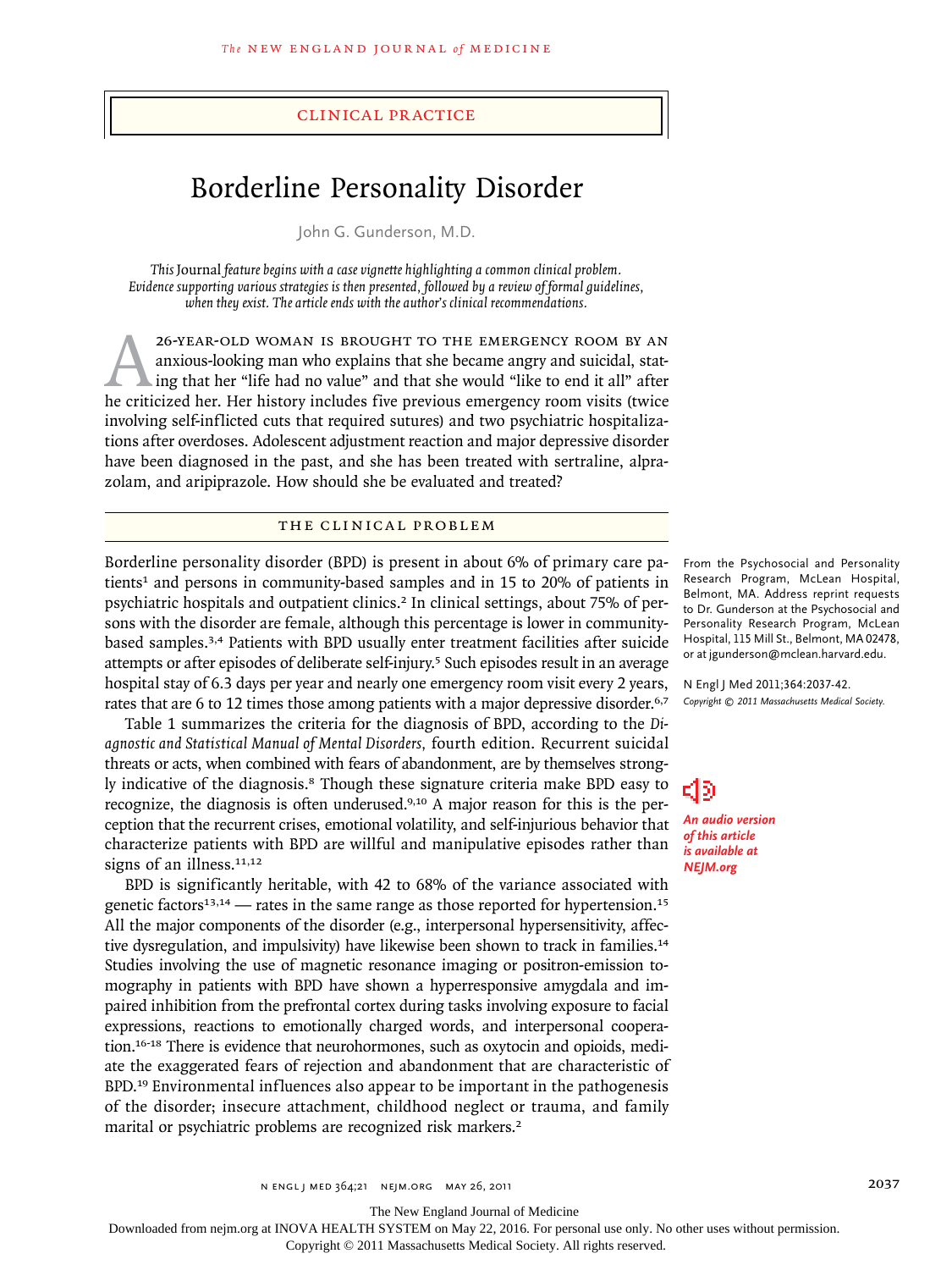#### **Table 1. Criteria for the Diagnosis of Borderline Personality Disorder.**

#### **Five or more of the following criteria must be met:**

Interpersonal hypersensitivity

Frantic efforts to avoid real or imagined abandonment

- A pattern of unstable and intense interpersonal relationships, characterized by alternating between extremes of idealization and devaluation
- Affective dysregulation
	- Affective instability because of a marked reactivity of mood (e.g., intense episodic dysphoria, irritability, or anxiety, usually lasting a few hours and only rarely more than a few days)
	- Inappropriate, intense anger or difficulty controlling anger (e.g., frequent displays of temper, constant anger, recurrent physical fights)

Chronic feelings of emptiness

Impulsivity

- Impulsive behavior in at least two areas that are potentially self-damaging (e.g., spending money, sex, substance abuse, reckless driving, binge eating)
- Recurrent suicidal behavior, gestures, or threats or self-mutilating behavior

Other factors

Identity disturbance with markedly and persistently unstable self-image or sense of self

Transient, stress-related paranoid ideation or severe dissociative symptoms

Whereas BPD has long been considered a chronic and largely untreatable disorder, more recent data indicate a high remission rate (about 45% by 2 years and 85% by 10 years), with remission defined as no more than two diagnostic criteria being met for at least 12 months, and a low relapse rate (about 15%).<sup>20</sup> In other respects, however, the prognosis remains discouraging. The suicide rate is about 8 to 10%, which is particularly high for young women, in whom the suicide rate is typically low. Moreover, even after remission, most patients with BPD have severe functional impairment, with only about 25% of patients employed full time and about 40% receiving disability payments after 10 years.<sup>20</sup> In addition, BPD negatively affects the course and treatment of coexisting medical conditions<sup>21,22</sup> and other psychiatric disorders.23,24

Costs of the disorder include those related to heavy utilization of expensive health care resources and the persistent lack of productivity of patients.25 There are also considerable emotional and other costs, including those related to a variety of behaviors that are more common among patients with BPD than among those without the disorder, including reckless driving,<sup>26</sup> domestic violence,<sup>27</sup> imprisonment,<sup>28</sup> and pathological gambling.<sup>29</sup>

## STRATEGIES AND EVIDENCE

## **Diagnosis**

The most distinctive characteristics of patients with BPD are their hypersensitivity to rejection and their fearful preoccupation with expected abandonment (Table 1).30 Patients with the disorder feel that their lives are not worth living unless they feel connected to someone they believe really "cares," yet their perception of "caring" generally involves unrealistic levels of availability and validation. Within such relationships, an initial idealization can dramatically shift to devaluation when rejection is perceived. In addition to this external "splitting," patients with BPD typically have internal splitting (i.e., vacillation between considering oneself a good person who has been mistreated, in which case anger predominates, and a bad person whose life has no value, in which case self-destructive or even suicidal behavior may occur). This splitting is also evident in black-and-white or all-or-nothing dichotomous thinking.

BPD is usually diagnosed in young adulthood, but signs of it often become evident in adolescence.31 Early markers include body-image problems, severe shame, the search for exclusive relationships, extreme sensitivity to rejection, and behavioral problems, including deliberate selfharm.<sup>32</sup> Although these phenomena may occur in adolescents without BPD, their presence is predictive of long-term social disability and an increase in the risk of adult BPD by a factor of nine.<sup>31</sup>

The diagnosis of BPD is most easily established by asking patients whether they believe that the criteria for the disorder characterize them. Clinical experience suggests that by participating in the diagnosis, patients with BPD may be more likely to accept it. Although clinicians who think of a BPD diagnosis as pejorative (chronic and untreatable) may be reluctant to disclose it, $8,12$  patients and their families often find it helpful to be informed of the diagnosis. Such disclosure frames treatment plans, establishes reasonable expectations, and may improve compliance.33 Clinical experience suggests that patients and their families are often relieved to learn that there are other people with similar symptoms and that there are effective treatments.

Many cases of BPD are initially misdiagnosed as depression or bipolar disorder and are treated with antidepressants or mood stabilizers.<sup>9,10</sup> This

The New England Journal of Medicine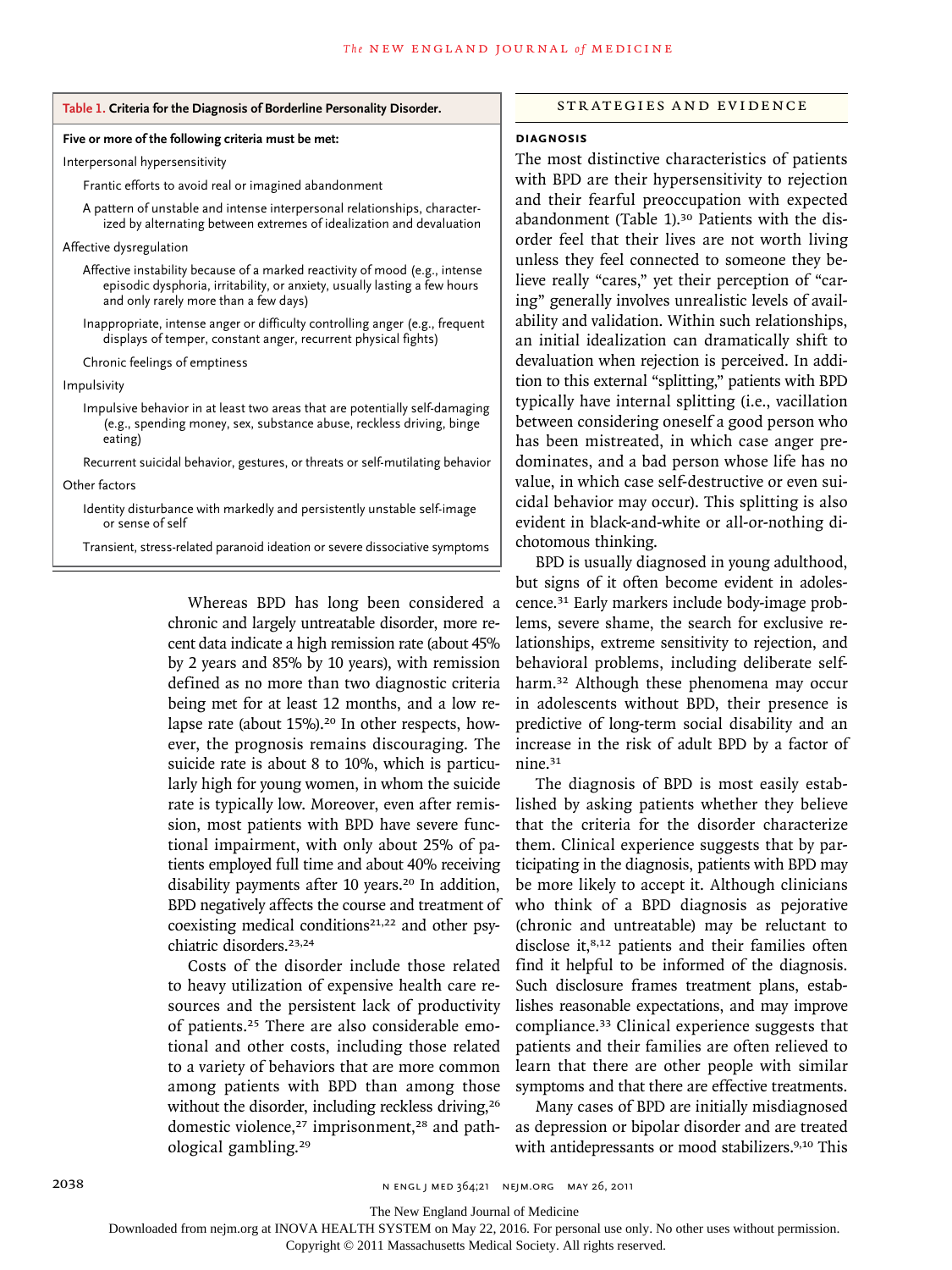| Table 2. Four Evidence-Based Treatments for Borderline Personality Disorder.* |                                                                                                                                                                                                                                                                                                                                                                                 |  |
|-------------------------------------------------------------------------------|---------------------------------------------------------------------------------------------------------------------------------------------------------------------------------------------------------------------------------------------------------------------------------------------------------------------------------------------------------------------------------|--|
| Type of Therapy                                                               | <b>Description</b>                                                                                                                                                                                                                                                                                                                                                              |  |
| Dialectical behavior therapy                                                  | A behavioral therapy that includes both individual and group therapy, involving<br>didactics and homework on mood monitoring and stress management; the<br>best validated and easiest to learn of the psychotherapies, one that teaches<br>the patient how to regulate feelings and behaviors, with the therapist acting<br>as a coach with extensive availability              |  |
| Mentalization-based therapy                                                   | A cognitive or psychodynamic therapy that includes both individual and group<br>therapy, in which the therapist adopts a "not-knowing" stance while insist-<br>ing that the patient examine and label his or her own experiences and those<br>of others (i.e., mentalizing); emphasis on thinking before reacting (a process<br>that may be central to all effective therapies) |  |
| Transference-focused psychotherapy                                            | A twice-weekly individual psychotherapy developed from psychoanalysis that<br>includes interpretation of motives or feelings unknown to the patient and<br>retains a focus on the patient's misunderstanding of others, especially of<br>the therapist (i.e., transference); the least supportive and hardest to learn<br>of the therapies                                      |  |
| General psychiatric management                                                | A once-weekly psychodynamic therapy developed from the APA guidelines <sup>34</sup> and<br>the basic BPD treatment textbook, <sup>2</sup> focusing on the patient's interpersonal<br>relationships but also possibly including family interventions and pharma-<br>cologic therapy; the least theory-bound and easiest to learn of the therapies<br>but least well evaluated    |  |

occurs despite the fact that distinguishing BPD from such mood disorders is usually not difficult. Unlike major depressive disorder, depressive episodes in patients with BPD are marked by emptiness, shame, and a long-standing negative selfimage. Unlike patients with bipolar disorders, patients with BPD are extremely sensitive to rejection and do not have periods of mania or elation.

#### **Treatment**

## *Psychotherapy*

The primary treatment for BPD is psychotherapy.2,34 Randomized trials involving patients with BPD support the efficacy of several forms of psychotherapy, characteristically involving 2 to 3 hours per week of outpatient care for 1 or more years by psychiatrists or psychologists who have received specific training plus ongoing supervision during the trials.2,35,36 Table 2 describes four types of psychotherapy that have been shown to be effective for this condition, all of which have been outlined in manuals so that therapists' adherence to the particular approach can be reliably assessed. The best studied of these methods is dialectical behavior therapy,<sup>37</sup> but all the methods have proved to be superior to usual care (a mixed array of therapies), with significant reductions of 80 to 90% in the need for other treatments (hospitalizations, emergency room visits, and use of medication) and about 50% in episodes of self-harm or suicidality. Follow-up studies have shown that the clinical and cost benefits are maintained during a period of 2 to 5 years.<sup>38,39</sup> However, extensive training is required to deliver these therapies, and they are not widely available.

Nonetheless, there are several principles common to these effective types of psychotherapy that can be applied in practice (Table 3). These principles are central to a simpler-to-learn and less-intensive therapy called general psychiatric management, which in a large, multicenter trial resulted in reductions in the need for other treatments and in episodes of self-harm or suicidality that were similar to those with dialectical behavior therapy.<sup>40</sup>

The principles that are derived from effective therapies are relevant for all clinicians caring for patients with BPD. Initial visits should include a discussion of the diagnosis, expression of concern that acknowledges the patient's distress, and establishment of goals for change that are shortterm and feasible. Examples of such goals are taking steps to feel better (i.e., leaving a highstress situation or taking a medication), calling for help before losing control, improving sleep or exercise schedules, attending a self-help group (e.g., Alcoholics Anonymous), and reopening communications with an alienated friend or family member. Clinical experience indicates that such basic initial interventions can be surprisingly helpful.<sup>41</sup>

The New England Journal of Medicine

Downloaded from nejm.org at INOVA HEALTH SYSTEM on May 22, 2016. For personal use only. No other uses without permission.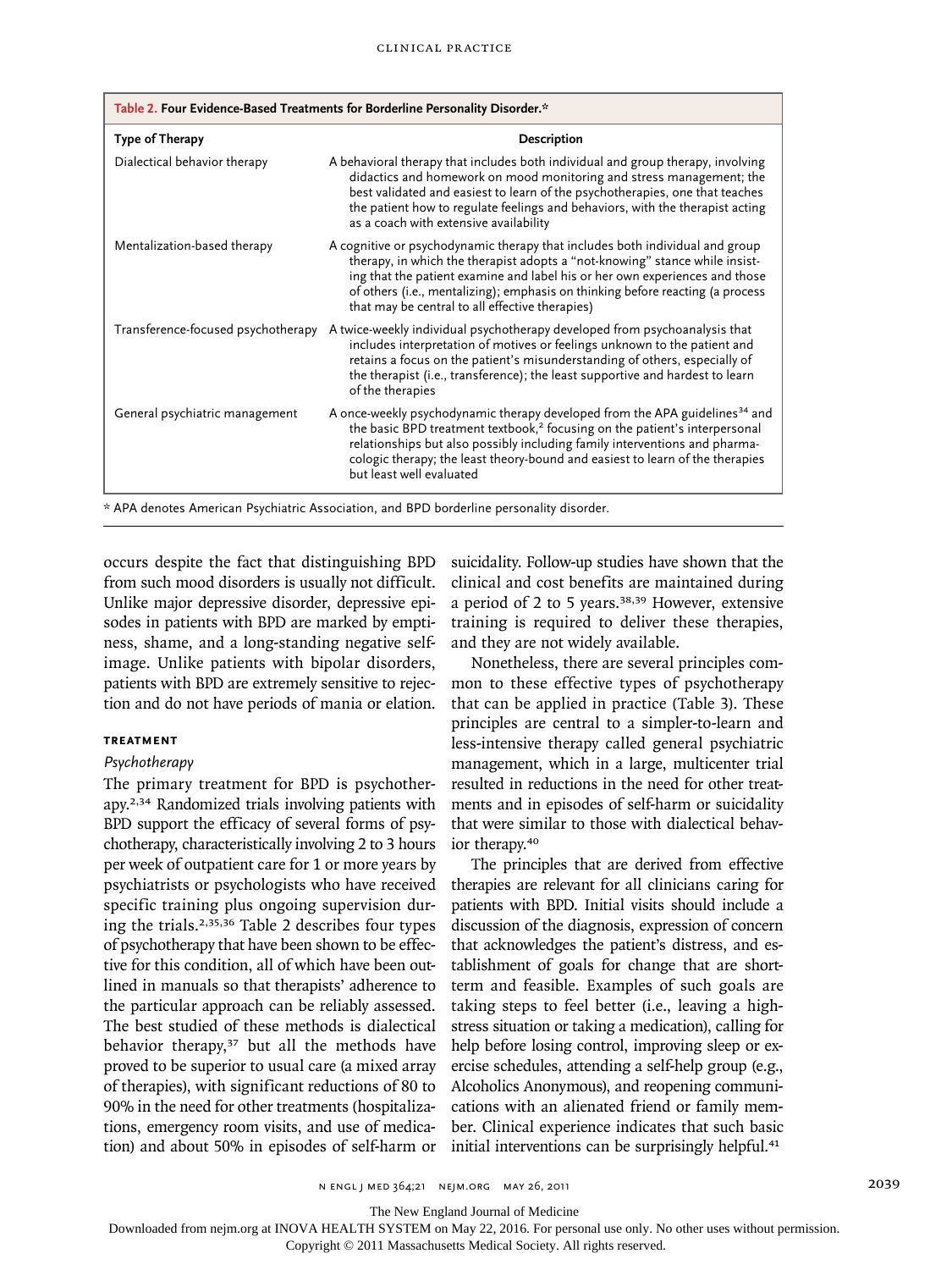| Table 3. Basic Principles of Effective Treatment for Patients with Borderline Personality Disorder. |                                                                                                                                                                                                                                                                                        |  |
|-----------------------------------------------------------------------------------------------------|----------------------------------------------------------------------------------------------------------------------------------------------------------------------------------------------------------------------------------------------------------------------------------------|--|
| Principle                                                                                           | <b>Description</b>                                                                                                                                                                                                                                                                     |  |
| Need for a primary clinician                                                                        | Designation of one clinician to discuss the diagnosis with the patient, assess<br>progress, monitor safety, and oversee communications with other practitioners<br>and family members                                                                                                  |  |
| Need for a therapeutic structure                                                                    | Establishment and maintenance of goals and roles for the clinician, particularly in<br>the identification of the limits of his or her availability and a management plan<br>for the patient's future suicidal impulses or other emergencies                                            |  |
| Need for the clinician's support of the patient                                                     | Validation of the patient's extreme distress and desperation, accompanied by<br>hopeful statements about potential to change                                                                                                                                                           |  |
| Need for the patient's involvement in the therapeutic<br>process                                    | Acknowledgment that progress depends on the patient's active efforts to take<br>control over his or her feelings and behavior                                                                                                                                                          |  |
| Need for the clinician's intervention                                                               | Acknowledgment that the clinician should be active (interrupt silences and digres-<br>sions), focus on here-and-now situations (including angry or dismissive re-<br>sponses), and help the patient connect his or her feelings to rejections, lost<br>supports, and other past events |  |
| Need for the clinician to deal with the patient's suicidal<br>threats or self-harming acts          | Acknowledgment that the clinician should express concern about and listen pa-<br>tiently to such threats but behave judiciously (i.e., not always recommend<br>hospitalization)                                                                                                        |  |
| Need for the clinician to be self-aware and be ready to<br>consult with colleagues                  | Recognition that idealization or devaluation is the patient's interpersonal style and<br>that the inclination to rescue or punish the patient is a predictable reaction<br>(countertransference) that can disrupt treatment and may require outside<br>consultation                    |  |

Perhaps the most difficult problems for providers to manage are deliberate self-harm, impulsive behaviors with potentially self-destructive consequences (e.g., driving under the influence of drugs or alcohol or engaging in unprotected sex), and recurrent suicidal threats. These behaviors often raise concern about suicidal intentions or plans, but they usually signify self-punishment or a way to manage feelings, and they frequently occur in association with intoxication.42 The distinction can usually be made by inquiring about the patient's intention. If suicidal intent is confirmed, the patient's safety is a priority. This may require hospitalization and usually requires contact with the patient's family members, often despite the patient's protests. In cases in which suicidal intent is denied, selfharming behaviors or threats may be effectively managed by concerned attention (including attention from others involved with the patient as much as from the clinician) and by establishing a plan for management of crises. In clinical trials of various types of psychotherapy, emergency department visits have been used as needed in such situations, but alternatives in practice include telephone or e-mail contact, use of an Alcoholics Anonymous sponsor, and referral for substance-abuse treatment as indicated. When a patient engages in repeated or escalating selfdestructive behavior, a psychiatrist who has experience with BPD should be involved in the patient's care.

Another challenge for clinicians is determining how to respond to patients' frequent anger toward and alienation from their families.<sup>43</sup> Family members often have the same feelings of anger and helplessness that clinicians experience in caring for patients with BPD.44 Failure on the part of clinicians to recognize this can aggravate the alienation of family members, yet their emotional and financial support is often needed. Clinical experience suggests that involving family members can increase their understanding of and support for patients and facilitates communication between patients and their families, as well as decreasing the emotional and financial burdens.<sup>2</sup>

#### *Pharmacotherapy*

Selective serotonin-reuptake inhibitors and other antidepressants are frequently prescribed to patients with BPD, but in randomized trials such drugs have had little if any benefit over placebo.<sup>45</sup> Data from randomized trials support the benefits of atypical antipsychotic agents (e.g., olanzapine) and mood stabilizers (e.g., lamotrigine), particularly for reducing impulsivity and aggression, in patients with BPD. However, these effects are typ-

The New England Journal of Medicine

Downloaded from nejm.org at INOVA HEALTH SYSTEM on May 22, 2016. For personal use only. No other uses without permission.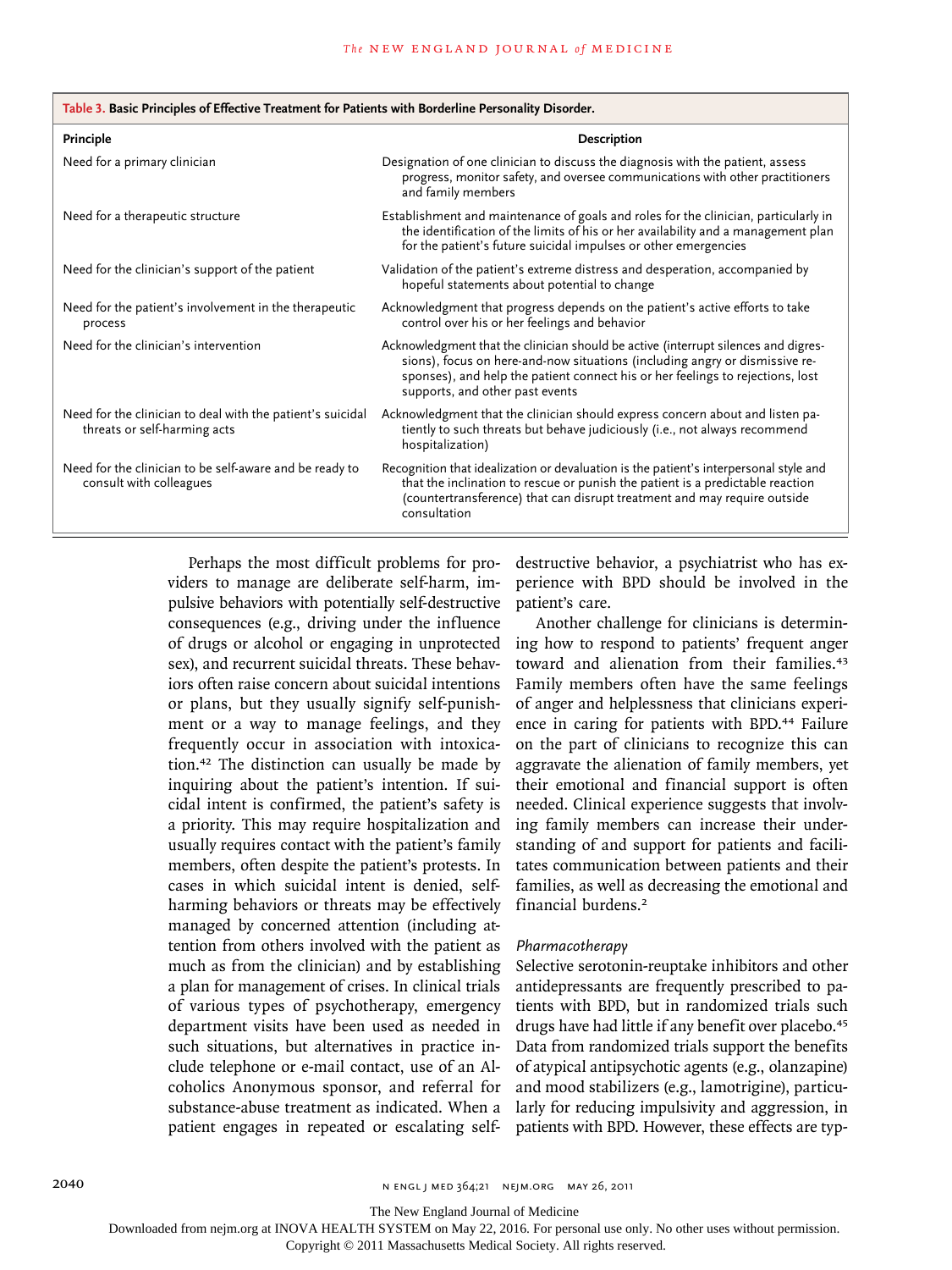ically modest, and side effects are common (e.g., obesity and associated hypertension and diabetes with atypical antipsychotic agents or sedation and possibly toxic effects to kidneys and during pregnancy with mood stabilizers).<sup>46,47</sup> Thus, treatment with medications should be initiated with the understanding that they are adjuncts to psychotherapy.33 In practice, prescribing medications may help to facilitate a positive alliance by concretely showing the physician's wish to help the patient feel better, but unrealistic expectations regarding the benefits of medications can undermine the patient's work on self-improvement.

Common concerns in prescribing medications to patients with BPD include risks of overdosing and noncompliance, but experience suggests that medications can be used without undue risk as long as patients are regularly seeing and communicating with their clinicians.<sup>2,36,48</sup> Another common concern in practice is polypharmacy, which may occur when patients want to continue or add medications despite a lack of demonstrable benefit. In one study, 80% of patients with BPD were taking three or more medications.49 Medications with an unclear benefit should be discontinued before a new medication is initiated.

## AREAS OF UNCERTAINTY

Genes that confer susceptibility to BPD have not yet been identified. Studies are needed to identify childhood and adolescent risk factors for adult BPD. Data on how these factors interact with genetic factors will allow for the identification of children at risk and the development of early-intervention strategies. More research is also needed to identify predictors of poor outcomes, such as suicide or chronicity. Our understanding of the neurobiology of BPD is incomplete; greater knowledge in this area would facilitate the development of effective pharmacotherapies. Effective treatments are also needed for associated social dysfunction. Improved dissemination of information about the types of psychotherapy that have been shown to be effective for BPD is warranted, since their availability remains limited.

#### Guidelines

The American Psychiatric Association's guidelines for the treatment of BPD note the need to actively engage patients in the process of changing themselves, the primary role of psychotherapy, and the need for a primary clinician to coordinate care.<sup>34</sup> These recommendations antedate current knowledge about genetic and neurobiologic factors in BPD, the limitations of antidepressants, and the effectiveness of evidence-based psychotherapies.

#### CONCLUSIONS AND R ecommendations

The woman in the vignette has a history of impulsive and self-destructive behavior that is suggestive of BPD. She should be questioned about other features of the disorder, including anger and fear of rejection or abandonment, in order to make a definite diagnosis. Once the diagnosis is made, clinicians should educate the patient about genetic and environmental contributors and the likelihood of a favorable response to psychotherapy. If the patient has relied on medications for treatment, she should have them reevaluated, and a referral should be made for psychotherapy with a clinician who is experienced in BPD. A thoughtful evaluation of the patient's self-harming behaviors can avert unnecessary hospitalization. By recognizing the patient's likely sensitivity to rejection, doctors can also help her develop plans to have support available, should her problems recur.

No potential conflict of interest relevant to this article was reported.

Disclosure forms provided by the author are available with the full text of this article at NEJM.org.

#### **References**

**1.** Gross R, Olfson M, Gameroff M, et al. Borderline personality disorder in primary care. Arch Intern Med 2002;162:53-60. **2.** Gunderson JG, Links PS. Borderline personality disorder: a clinical guide. 2nd ed. Washington, DC: American Psychiatric Press, Inc., 2008.

**3.** Lenzenweger MF, Lane MC, Loranger AW, Kessler RC. DSM-IV personality disorders in the national comorbidity survey replication. Biol Psychiatry 2007;62:553-64.

**4.** Grant BF, Chou SP, Goldstein RB, et al. Prevalence, correlates, disability, and comorbidity of DSM-IV borderline personality disorder: results from the Wave 2 National Epidemiologic Survey on alcohol and related conditions. J Clin Psychiatry 2008;69:533-45.

**5.** Pascual JC, Córcoles D, Castaño J, et al. Hospitalization and pharmacotherapy for borderline personality disorder in a psychiatric emergency service. Psychiatr Serv 2007;58:1199-204.

**6.** Bender DS, Dolan RT, Skodol AE, et al. Treatment utilization by patients with personality disorders. Am J Psychiatry 2001; 158:295-302.

n engl j med 364;21 nejm.org may 26, 2011 2041

The New England Journal of Medicine

Downloaded from nejm.org at INOVA HEALTH SYSTEM on May 22, 2016. For personal use only. No other uses without permission.